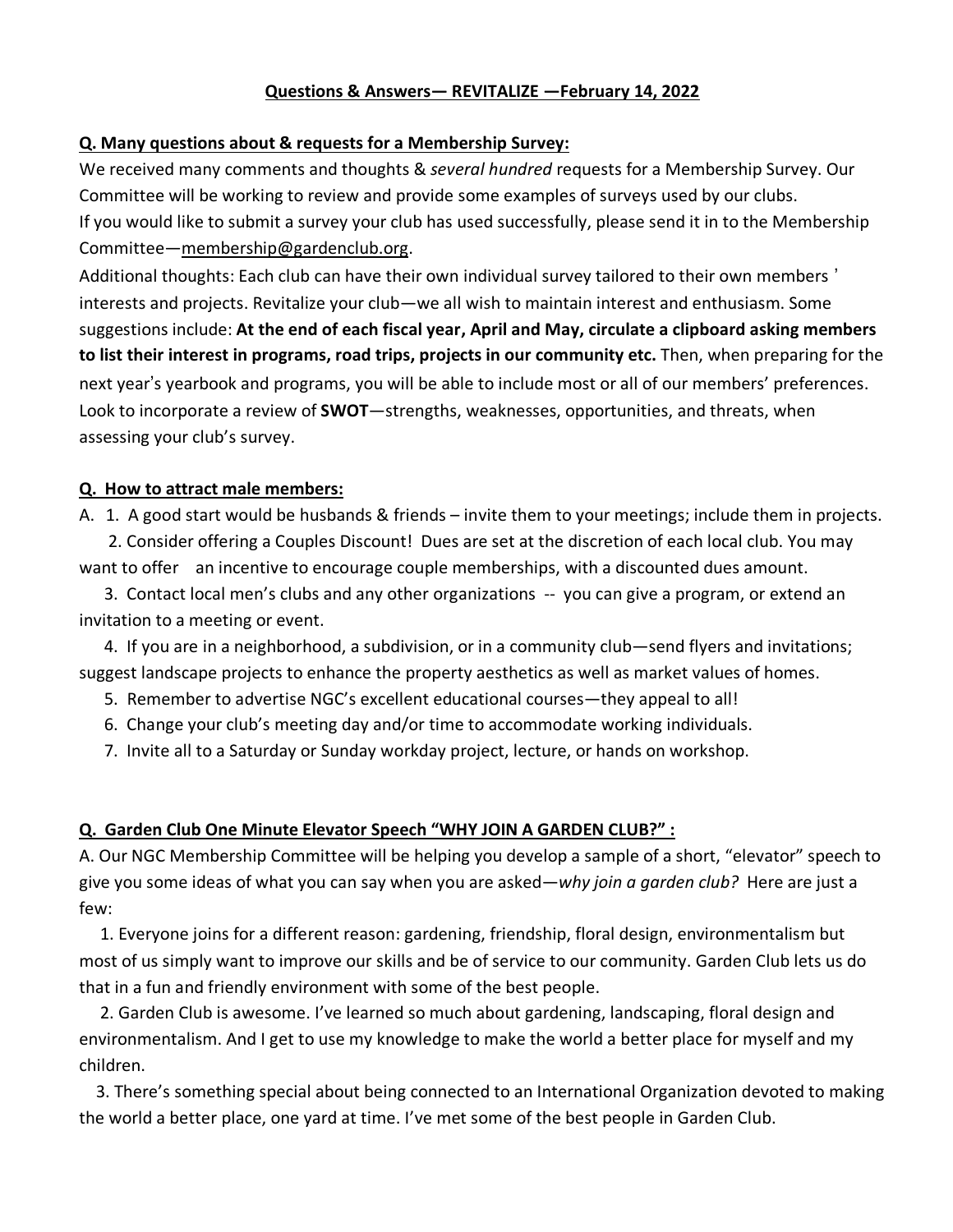4. Gardening with friends, designing with Masters, learning new skills, and channeling my creativity. Why wouldn't you want to join?

 5. Garden Club is where creators create, gardeners grow, leaders learn, and everyone connects to make the world more beautiful and more sustainable.

 6. Learning, Growing, Connecting and Serving our communities and the world. Together we Plant America.

The best elevator speech is the one that comes from your heart.

Ask yourself:

Why did I join garden club? And why would I join again all these years later?

# **Q. Membership Toolkit** -

A. The Membership Toolkit is a collection of templates and samples that can help you manage the business side of garden club without having to reinvent the wheel. Templates include sample budgets, agendas, bylaws, resolutions, minutes, and many other items. Find these at www.GardenClub.org/Member-Resources

### **Q. Many ideas and suggestions to Advertise and promote your club:**

(also see suggestions from Membership Committee's November **Recruit** presentation) **Club Name Tags License Plate Borders & Front of car plates with garden club logo Bumper Stickers Aprons Club T-shirts Fleece Vests Club Hats Plant America Pins**

# **Q. TNG – how to sign up and where to find it:**

A. **TNG is** *The National Gardener,* NGC's excellent magazine is full of information you can use. Best of all, it is free and available quarterly online! Subscribe right from the homepage of www.GardenClub.org

# **Q.** *Canva* **Info & Presentation:**

A. *Canva* is a **free graphic design platform** that's great for making invitations, business cards, Instagram posts, and more. A drag and drop interface allows you to customize thousands of templates simply and easily. *Canva*'s wide array of features allow you to edit photos without extensive photo editing knowledge or experience. It is a free download. (For a Pro *Canva* Download there is a fee.)

There are YouTube videos showing how to use Canvas as well or go to https://gardenclub.org/video-cafe